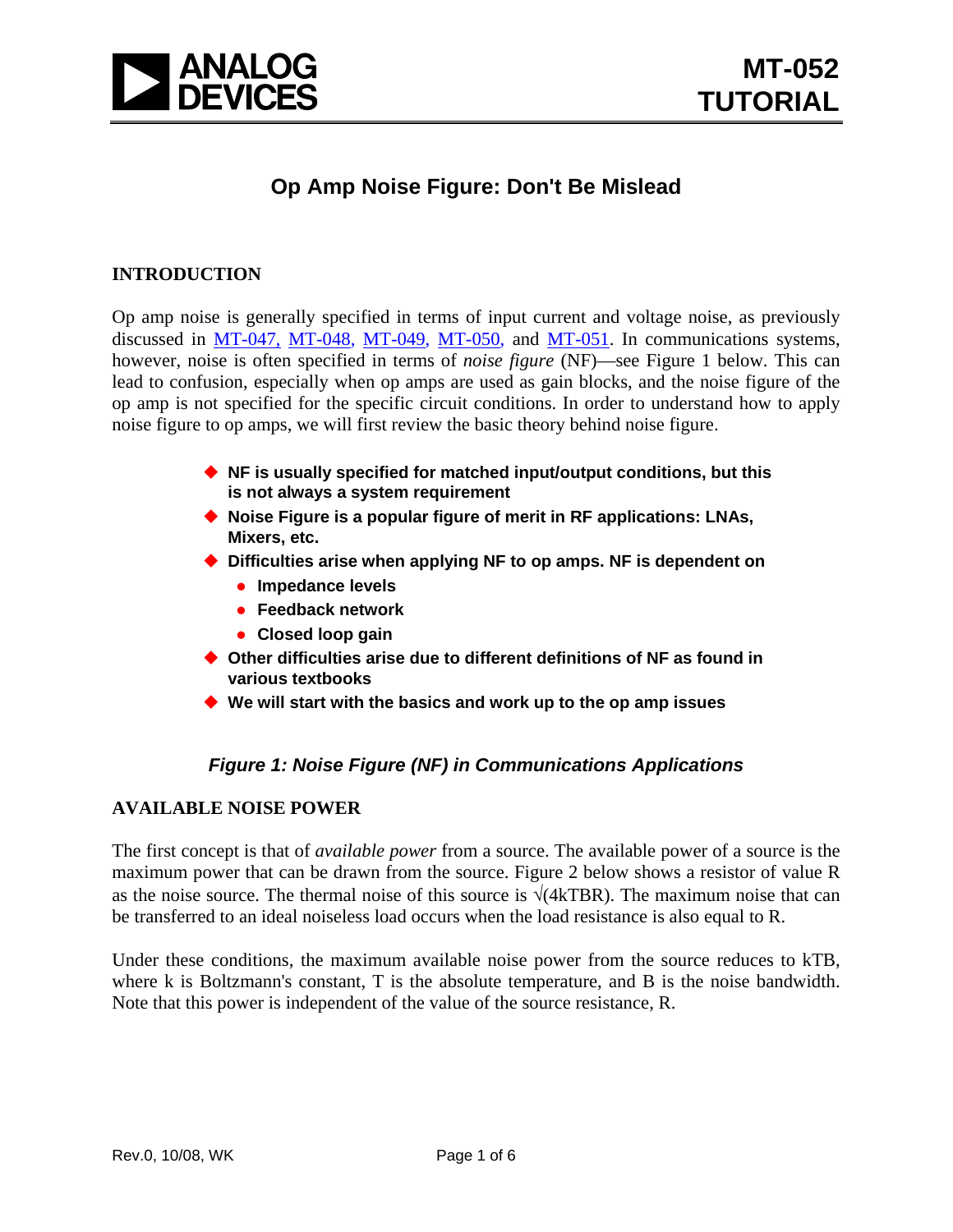# **MT-052**

**The** *available power***, Pa , of a source is the**

**maximum power that can be drawn from the source. This occurs when the load resistance is equal to the source resistance.**



#### *Figure 2: Available Noise Power from a Source*

#### **AVAILABLE POWER GAIN**

The next important concept is that of *available power gain* of a two-port network, as shown in Figure 3 below. The two-port network is driven from a signal source having an impedance R<sub>S</sub>. The equations show the available signal power from the source and the available signal power from the output of the network. The available power gain is simply the ratio of the available output power to the available power from the source.



*Figure 3: Available Power Gain of a Two-Port Network*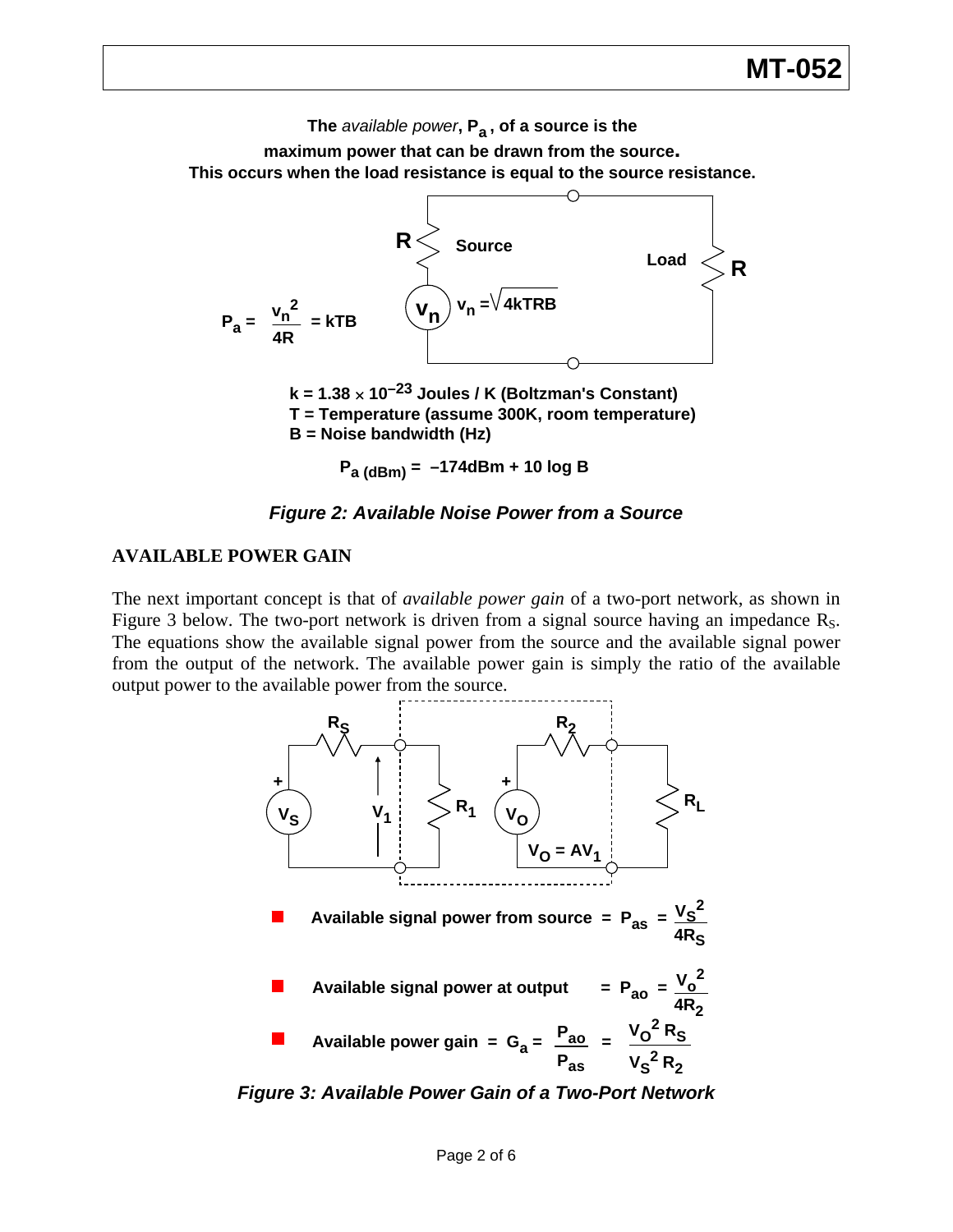# **DEFINITION OF NOISE FACTOR AND NOISE FIGURE**

The gain and the noise of a two-port network can now be defined in terms of the available power gain, G, and the noise factor, F, as shown below in Figure 4. The noise factor, F, is defined as the ratio of the total available output noise power to the available output noise power due to the source only. For a resistive source, the available noise power from the source is simply kTB, and the output noise power due to the source only is G·kTB.



# *Figure 4: Definition of Noise Factor and Noise Figure for a Two-Port Noisy Network.*

Note that the noise factor, F, is expressed as a ratio, and the noise figure, NF, is simply the ratio F expressed in dB. An ideal noiseless two-port network therefore has noise factor  $F = 1$ , and a noise figure  $NF = 0$  dB. We can use these same definitions to calculate the NF of an op amp circuit, however it is much easier to work in terms of the square of voltage noise spectral density and current noise spectral density, rather than power or power spectral density (see Figure 5 below). Also, unmatched conditions are easier to deal with using this approach.

*The noise factor F for an op amp is simply the ratio of the square of the total output noise spectral density to the square of the output noise spectral density due to the source only.* The noise figure  $NF = 10 \cdot logF$ .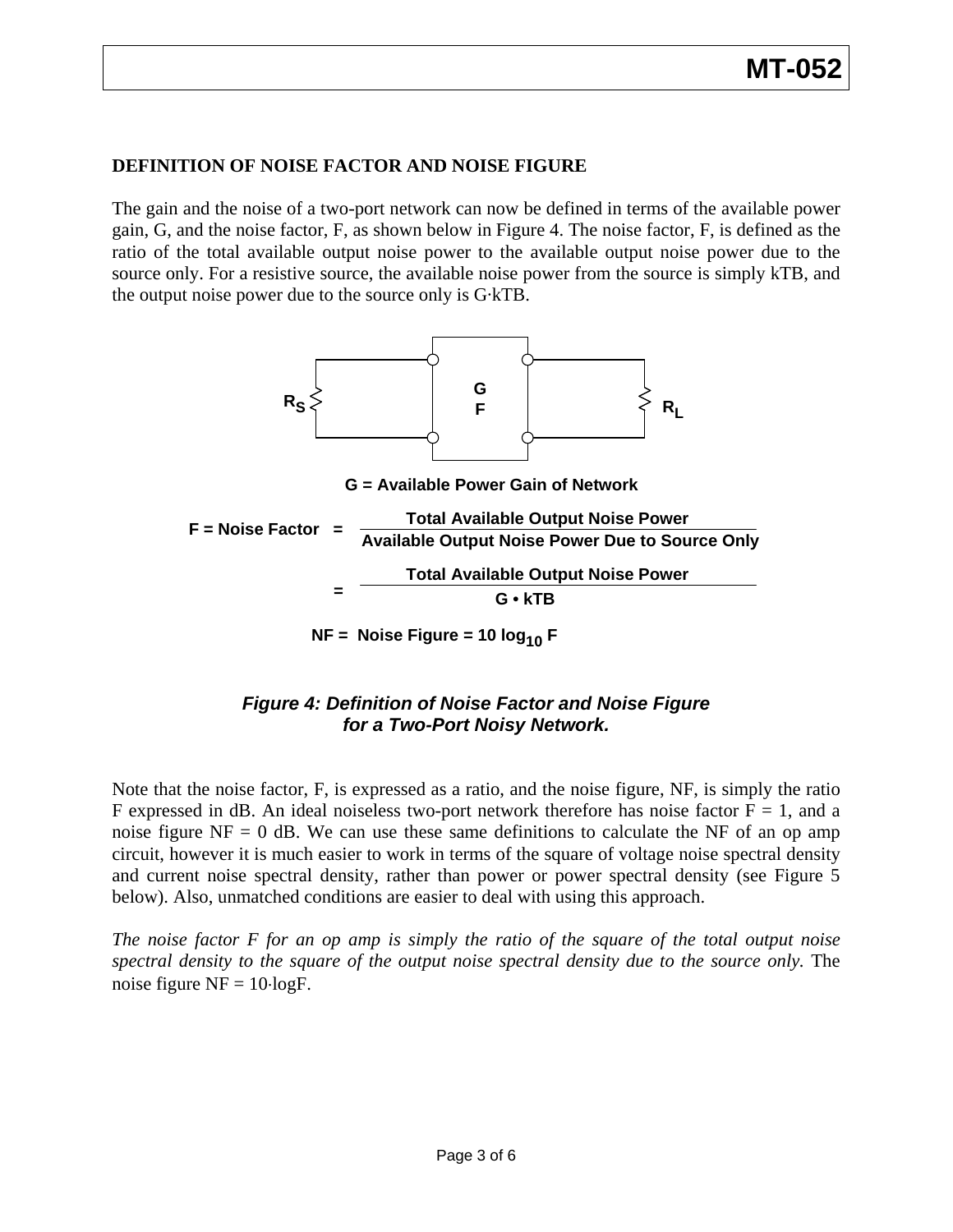

**Noise Factor = F = (Total Output Voltage Noise Spectral Density) <sup>2</sup> (Output Voltage Noise Spectral Density Due to Source Only) <sup>2</sup>**

**Noise Figure =**  $NF = 10 log_{10} F$ 

#### *Figure 5: Noise Figure for Op Amps*

In RF or IF gain blocks, the input impedance is defined. However, when using an op amp in the non-inverting mode as a gain block, the input impedance is high (relative to transmission line impedances), and there are several options regarding the input termination which affect the noise figure. These options have been generalized to cover any two-port network with optional input terminations in Figure 6 below.



**Vnet = Voltage noise density of network excluding source and load terminations A = Open circuit voltage gain of network**

*Figure 6: Noise Factor for Resistive, Reactive, and Unterminated Conditions*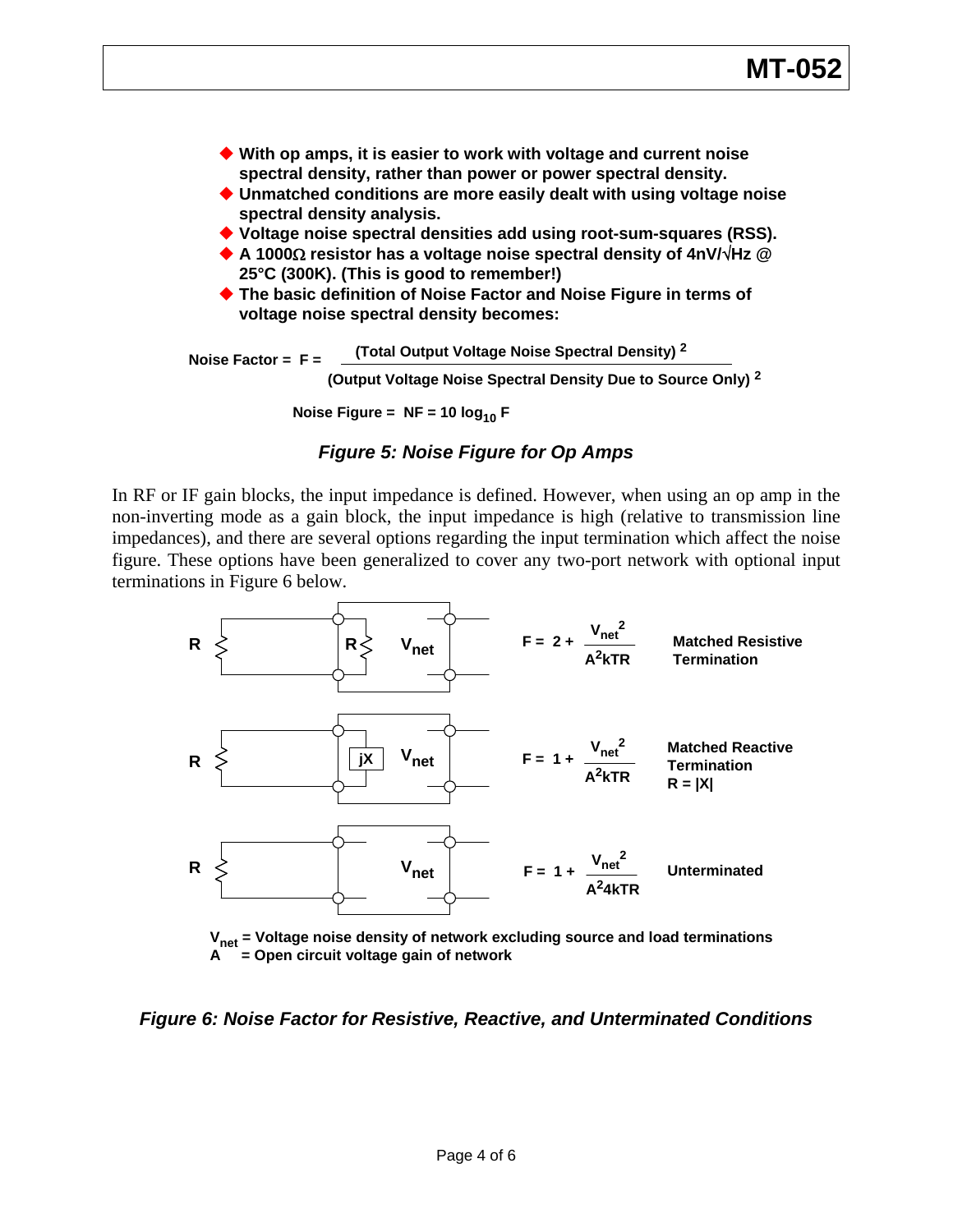Assume that the open circuit voltage gain of the network is A and that the total output noise spectral density (excluding that due to the source resistance and the input termination) is equal to Vnet.

The top diagram of Figure 6 shows the traditional matched case where the input is resistively terminated to match the source impedance. In this case, the input termination resistor not only attenuates the voltage noise of the source by a factor of 2 but also contributes noise due to its own thermal resistance.

The middle diagram of Figure 6 shows the case of a reactively matched termination. Reactive terminations are often used where the bandwidth is limited but centered on a high frequency carrier. In this case, the source voltage noise is attenuated by a factor of 2, but the reactive termination adds no additional noise of its own to the total output noise.

The bottom diagram in Figure 6 shows the case of an unmatched, unterminated input. In this case, the voltage noise of the source is not attenuated, and there is obviously no additional noise due to the input termination because there is no input termination! Although this situation is not likely in a system using RF/IF gain blocks which generally require impedance matching at all interfaces, it is a possibility when using an op amp as the gain block, since the non-inverting configuration input impedance is relatively high.

If we assume that the noise of the network,  $V_{\text{net}}$ , is very small relative to the source noise, then it is obvious that the input termination resistor adds 3 dB to the overall noise figure as well as reduces the overall voltage gain by a factor of 2. This is compared to the lowest noise case where there is no input termination. In fact, the lowest possible noise figure for a noiseless network with only an input resistive matched termination is 3 dB. Lower noise figures can be obtained only by using matched reactive terminations.

On the other hand, if the noise of the network,  $V_{net}$ , is very large with respect to the source noise, then adding the resistive termination increases the overall noise figure by 6 dB compared to the unmatched unterminated case.

Summarizing, it is interesting to note that using large source resistances will decrease the noise figure but increase overall circuit noise. This illustrates the important fact that *noise figures can be compared only if they are specified at the same impedance level*. In Figure 7 below these effects of amplifier input terminations on overall circuit noise and noise figure are summarized.